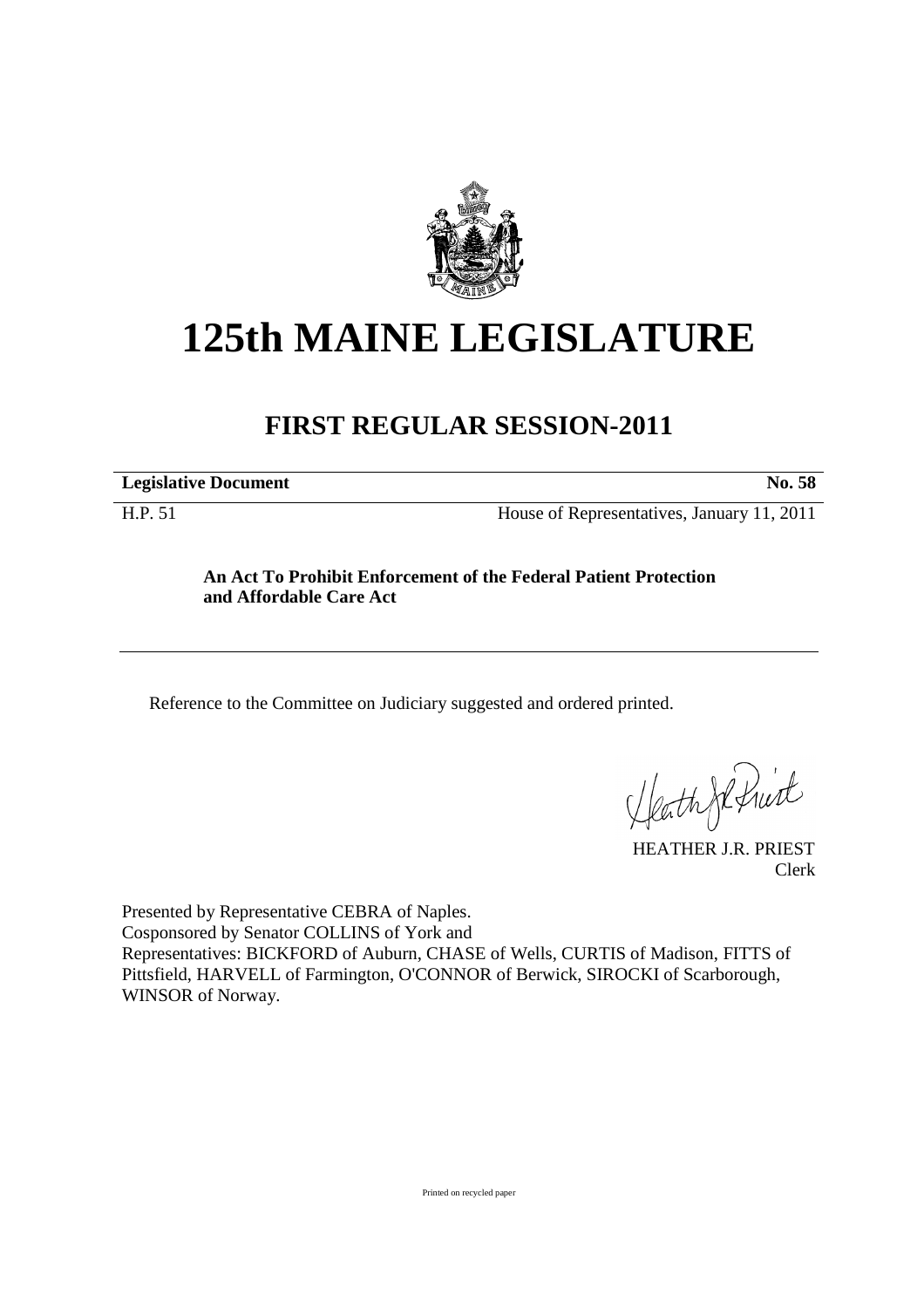| $\mathbf{1}$   | Be it enacted by the People of the State of Maine as follows:                                  |
|----------------|------------------------------------------------------------------------------------------------|
| $\overline{2}$ | Sec. 1. 24-A MRSA c. 89 is enacted to read:                                                    |
| 3              | <b>CHAPTER 89</b>                                                                              |
| $\overline{4}$ | PROHIBITION AGAINST ENFORCEMENT OF THE FEDERAL PATIENT                                         |
| 5              | PROTECTION AND AFFORDABLE CARE ACT                                                             |
| 6              | §7001. Findings                                                                                |
| $\overline{7}$ | The Legislature finds that:                                                                    |
| 8              | <b>1.</b> Agent of the people. The people of the several states that compose the United        |
| 9              | States of America created the Federal Government to be their agent for certain                 |
| 10             | enumerated purposes;                                                                           |
| 11             | 2. Tenth Amendment. The United States Constitution, Amendment X declares that                  |
| 12             | the powers not delegated to the Federal Government by the United States Constitution,          |
| 13             | nor prohibited by it to the states, are reserved to the states respectively, or to the people; |
| 14             | <b>3.</b> Interference with regulation of health care. The assumption of power that the        |
| 15             | Federal Government has made by enacting the federal Patient Protection and Affordable          |
| 16             | Care Act interferes with the right of the people of the State to regulate health care as they  |
| 17             | see fit;                                                                                       |
| 18             | 4. Rejection of act. The federal Patient Protection and Affordable Care Act, Public            |
| 19             | Law 111-148 is not authorized by the United States Constitution and violates the true          |
| 20             | meaning and intent of the United States Constitution; as such, the federal Patient             |
| 21             | Protection and Affordable Care Act is invalid in this State, may not be recognized by this     |
| 22             | State, is specifically rejected by this State and is considered null and void and of no effect |
| 23             | in this State; and                                                                             |
| 24             | <b>5. Duty of Legislature.</b> It is the duty of the Legislature to enact all measures as may  |
| 25             | be necessary to prevent the enforcement of the federal Patient Protection and Affordable       |
| 26             | Care Act within the boundaries of this State.                                                  |
| 27             | §7002. Prohibition                                                                             |
| 28             | 1. Violation by federal official. An official, agent or employee of the United States          |
| 29             | Government or an employee of a corporation providing services to the United States             |
| 30             | Government who enforces or attempts to enforce the federal Patient Protection and              |
| 31             | Affordable Care Act, Public Law 111-148 or any order, law, statute, rule or regulation of      |
| 32             | the United States Government made in connection with that Act is guilty of a Class C           |
| 33             | crime.                                                                                         |
| 34             | <b>2. Violation by state official.</b> A public official, agent or employee of the State who   |
| 35             | enforces or attempts to enforce the federal Patient Protection and Affordable Care Act,        |
| 36             | Public Law 111-148 or any order, law, statute, rule or regulation of the United States         |
| 37             | Government made in connection with that Act is guilty of a Class D crime.                      |